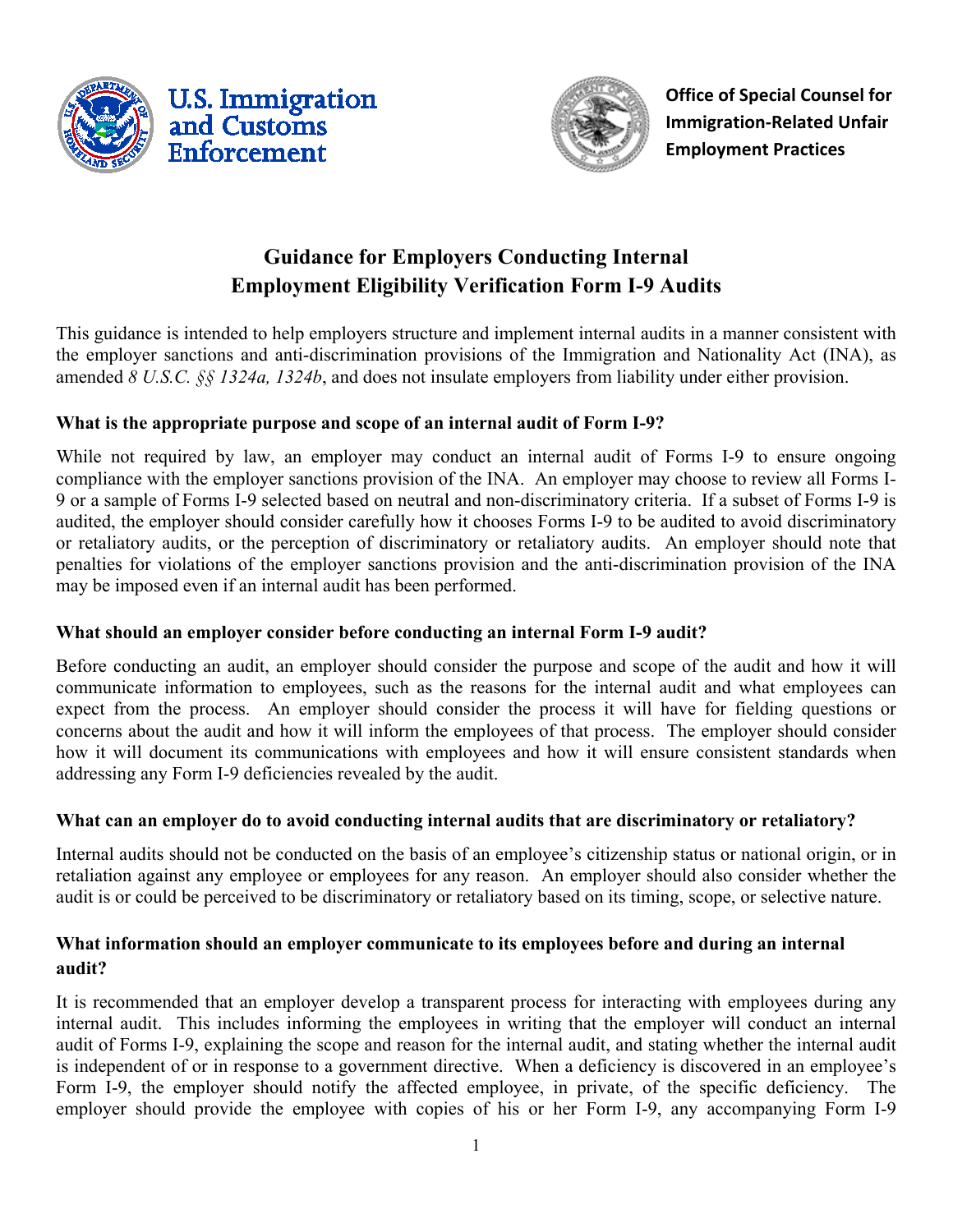documents, and any other documentation showing the alleged deficiency. If the employee is not proficient in English, the employer should communicate in the appropriate language where possible. An employer should also provide clear instructions for employees with questions or concerns related to the internal audit on how to seek additional information from the employer to resolve their questions or concerns.

#### **What is the procedure for correcting errors or omissions found on a Form I-9?**

An employer may not correct errors or omissions in Section 1. If an employer discovers an error or omission in Section 1 of an employee's Form I-9, the employer should ask the employee to correct the error. The best way to correct the error is to have the employee:

- draw a line through the incorrect information;
- enter the correct or omitted information; and
- initial and date the correction or omitted information.

Employees needing assistance to correct or enter omitted information in Section 1 can have a preparer and/or translator help with the correction or omitted information. The employee, preparer, or translator should:

- draw a line through the incorrect information and enter the correct information or note the omitted information;
- have the employee initial and date the correction or omitted information if able; and
- initial and date the correction or omitted information next to the employee's initials.

If the preparer and/or translator who helped with a correction or noted omitted information completed the preparer and/or translator certification block when the employee initially completed the Form I-9, he or she should not complete the certification block again. If the preparer and/or translator did not previously complete the preparer and/or translator certification block, he or she should:

- complete the certification block; or
- if the certification block was previously completed by a different preparer and/or translator:
	- o draw a line through the previous preparer and/or translator information; and
	- o enter the new preparer and/or translator information (and indicate "for corrections").

If the employee is no longer working for the employer, the employer should attach to the existing form a signed and dated statement identifying the error or omission and explain why corrections could not be made (e.g., because the employee no longer works for the employer).

An employer may only correct errors made in Section 2 or Section 3 of the Form I-9. The best way to correct the form is to:

- draw a line through the incorrect information;
- enter the correct or omitted information; and
- initial and date the correction or omitted information.

An employer should not conceal any changes made on the Form I-9—for example, by erasing text or using correction fluid, nor should the employer backdate the Form I-9.

An employer that made multiple errors in Section 2 or 3 of the form may redo the section(s) containing the errors on a new Form I-9, and attach it to the previously completed form. An employer should attach an explanation of the changes made to an existing Form I-9 or the reason a new Form I-9 was completed, and sign and date the explanation.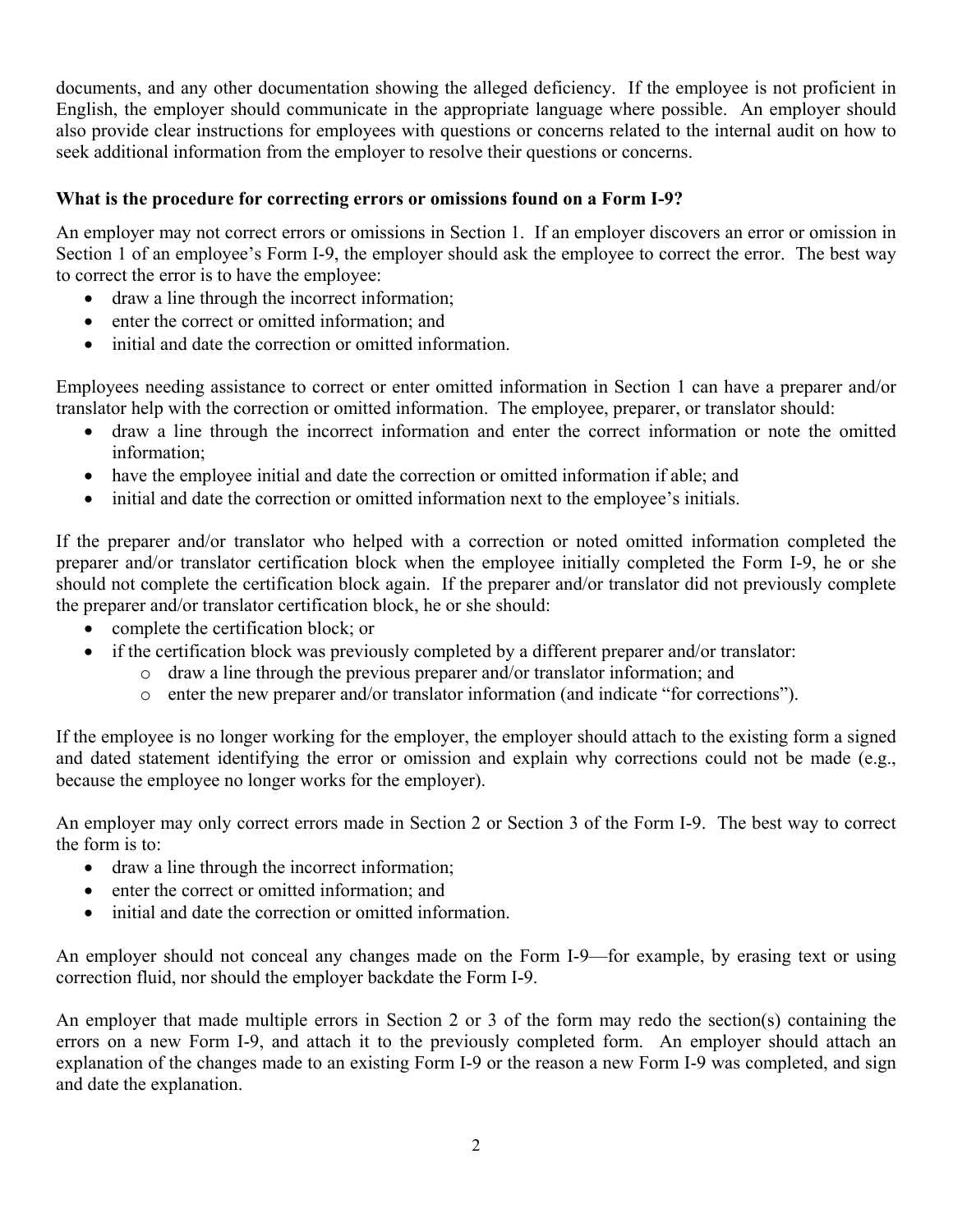#### **What should an employer do if an internal audit reveals that the wrong version of the Form I-9 was completed?**

As long as the Form I-9 documentation presented was acceptable under the Form I-9 rules that were current at the time of hire, the employer may correct the error by stapling the outdated completed form to a blank current version, and signing the current blank version noting why the current blank version is attached (e.g., wrong edition was used at time of hire). As an alternative, the employer may draft an explanation and attach it to the outdated completed Form I-9 explaining that the wrong form was filled out correctly and in good faith.

# **How should an employer determine during an internal audit whether documentation presented for Section 2 of the Form I-9 met employment eligibility verification requirements?**

Documentation presented for Section 2 of the Form I-9 is sufficient as long as the documentation was acceptable under the requirements of the Form I-9 in effect at the time the Form I-9 was completed. As the lists of acceptable documents have changed over the years, employers should not assume documentation in Section 2 of the Form I-9 is insufficient simply because it does not satisfy current Form I-9 rules or appear on the lists of acceptable documents currently in effect.

# **What should an employer do when it discovers during an internal audit that (1) a Form I-9 for an employee was not completed or is missing, or (2) an entire section on the Form I-9 was left blank?**

If a Form I-9 was never completed or is missing, the current version of the Form I-9 should be completed as soon as possible. If an original Form I-9 exists but either Section 1 or Section 2 was never completed, the employee (for Section 1) or the employer (for Section 2) should complete the section as soon as possible. In both scenarios, the employer should not backdate the form, but should clearly state the actual date employment began in the certification portion of Section 2. The employer should attach a signed and dated explanation of the corrective action taken.

# **May an employer complete new Forms I-9 for existing employees whose Forms I-9 do not contain sufficient documentation to meet employment eligibility verification requirements?**

Yes. When a Form I-9 does not reflect that the employee provided sufficient documentation upon hire or reverification under Form I-9 rules current at the time of hire or reverification, an employer should ask the employee to present documentation sufficient to meet the requirements of the current version of the Form I-9. The employer should staple the completed and signed Section 2 or 3 of the current version of the Form I-9 to the employee's previous Form I-9, together with a signed and dated explanation of the corrective action taken. The employer should not backdate the Form I-9. An employer must give an employee the option to present acceptable documentation of the employee's choice to bring the Form I-9 into compliance with the INA.

# **What should an employer do if an internal audit uncovers photocopies of Form I-9 documents that do not appear to be genuine or to relate to the individual who presented them?**

The standard for reviewing Form I-9 documentation during an internal audit does not change from the standard applied during the initial employment eligibility verification process. An employer is required to accept original Form I-9 documentation that reasonably appears to be genuine and to relate to the individual presenting the documentation. If an employer subsequently concludes that a document does not appear to be genuine or to relate to the person who presented it, the employer should address its concern with the employee and provide the employee with the opportunity to choose a different document to present from the Lists of Acceptable Documents. An employer may not conclude without foundation that a photocopy of an employee's Form I-9 documentation is not genuine or does not relate to the individual. In the context of an internal audit, for an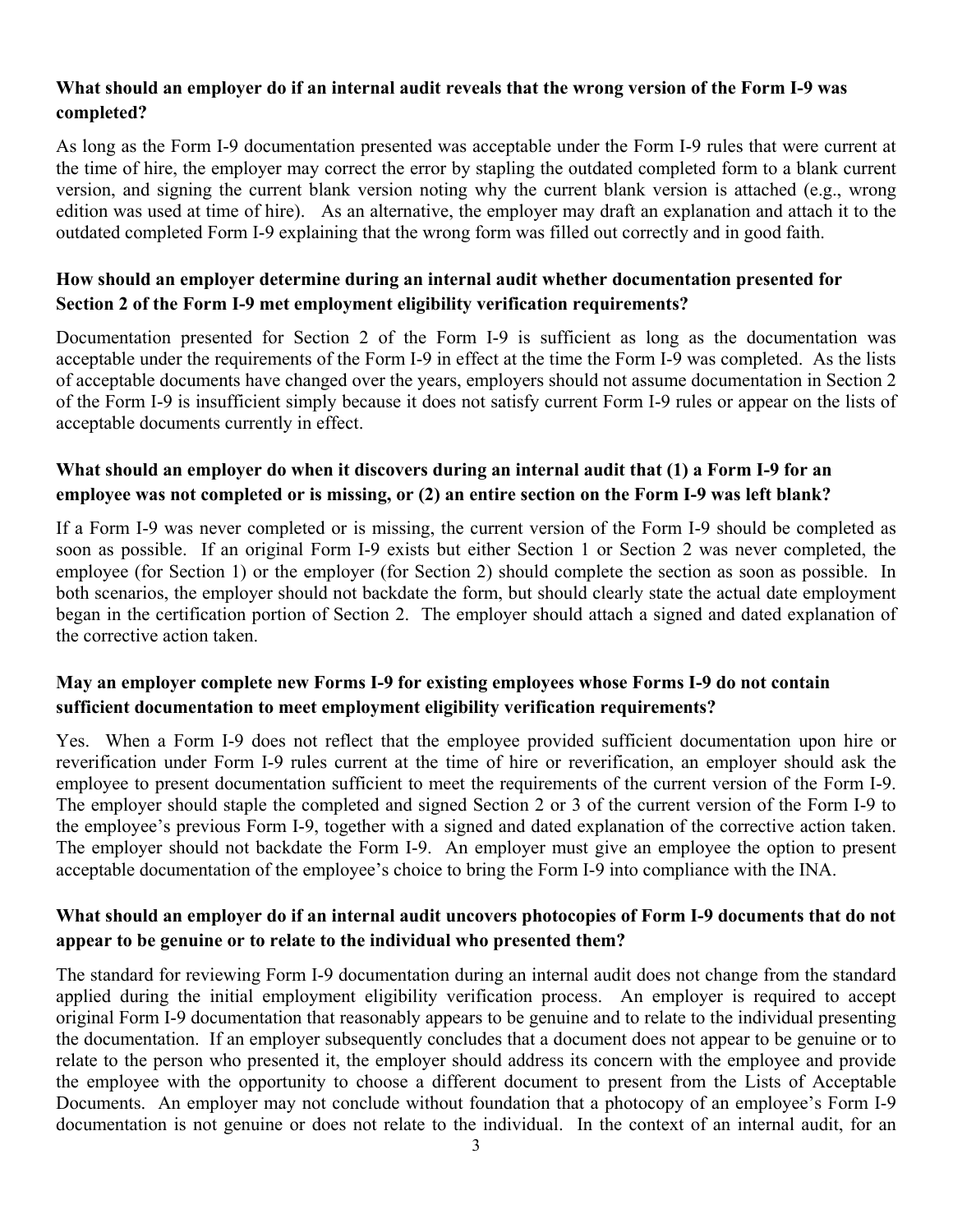employer that has photocopied Form I-9 documentation, it should recognize that it may not be able to definitively determine the genuineness of Form I-9 documentation based on photocopies of the documentation. An employer should not request documentation from an employee solely because photocopies of documents are unclear. Furthermore, an employer cannot use I-9 audits to discriminate against, retaliate against, and/or intimidate employees and should not terminate employees, unless the employee cannot demonstrate identity and/or work authorization.

#### **May an employer request specific documents when correcting a Form I-9 as a result of an internal audit?**

No. While an employer may specify that the particular document called into question by the internal audit may not be used again for Form I-9 purposes, the employer should not request specific documents. The employee should be permitted to present his or her choice of other documents, as long as they are acceptable for employment eligibility verification purposes.

## **What should an employer participating in E-Verify do if it discovers through an internal audit that it did not create E-Verify cases for all employees hired after the employer enrolled in E-Verify?**

Unless an employer is a federal contractor with a federal contract that contains an E-Verify clause, it generally cannot use E-Verify for existing employees. Thus, where the employer was enrolled in E-Verify but did not use the system as a business practice, it should not go back and create cases for any employees hired during the time there was deliberate non-use of E-Verify. However, if an employer learns that it inadvertently failed to create a case in E-Verify, the employer should bring itself into compliance immediately by creating a case for the employee. An employer should consult U.S. Citizenship and Immigration Services for further information at 1- 888-464-4218, or by e-mail at E-Verify@dhs.gov.

# **What should an employer participating in E-Verify do if it discovers during the internal audit that it terminated an employee based on the receipt of a tentative nonconfirmation (TNC)?**

E-Verify requires employers to provide employees with an opportunity to contest their TNCs and to allow employees to work-without any delay or adverse action-while they are contesting their TNCs. An employer that discovers that it took adverse action against an employee who contested his or her TNC should consider taking corrective action, such as extending an offer of re-employment to the affected individual, or if corrective action is not possible, documenting why the employer was unable to take corrective action. The failure to provide employees with an opportunity to contest their TNCs and to work while contesting their TNCs violates the E-Verify memorandum of understanding and may also constitute discrimination based on citizenship status or national origin in violation of the anti-discrimination provision of the INA, depending on the facts of the case.

#### **May an employer require its existing employees to complete a new Form I-9 instead of conducting an internal audit because many existing Forms I-9 appear to be deficient?**

An employer is cautioned against obtaining new Forms I-9 from its existing employees (absent acquisition or merger) without regard to whether a particular Form I-9 is deficient or without reason to believe that systematic deficiencies in the employer's employment eligibility verification process call the integrity of all previously completed Forms I-9 into question. Without sufficient justification, requiring an existing employee to complete a new Form I-9 may raise discrimination concerns. Where new Forms I-9 are completed for existing employees, however, they should be stapled to the original Forms I-9, and not backdated. Finally, the same discrimination, retaliation, and intimidation concerns implicated by conducting internal audits also apply to obtaining new Forms I-9 from existing employees.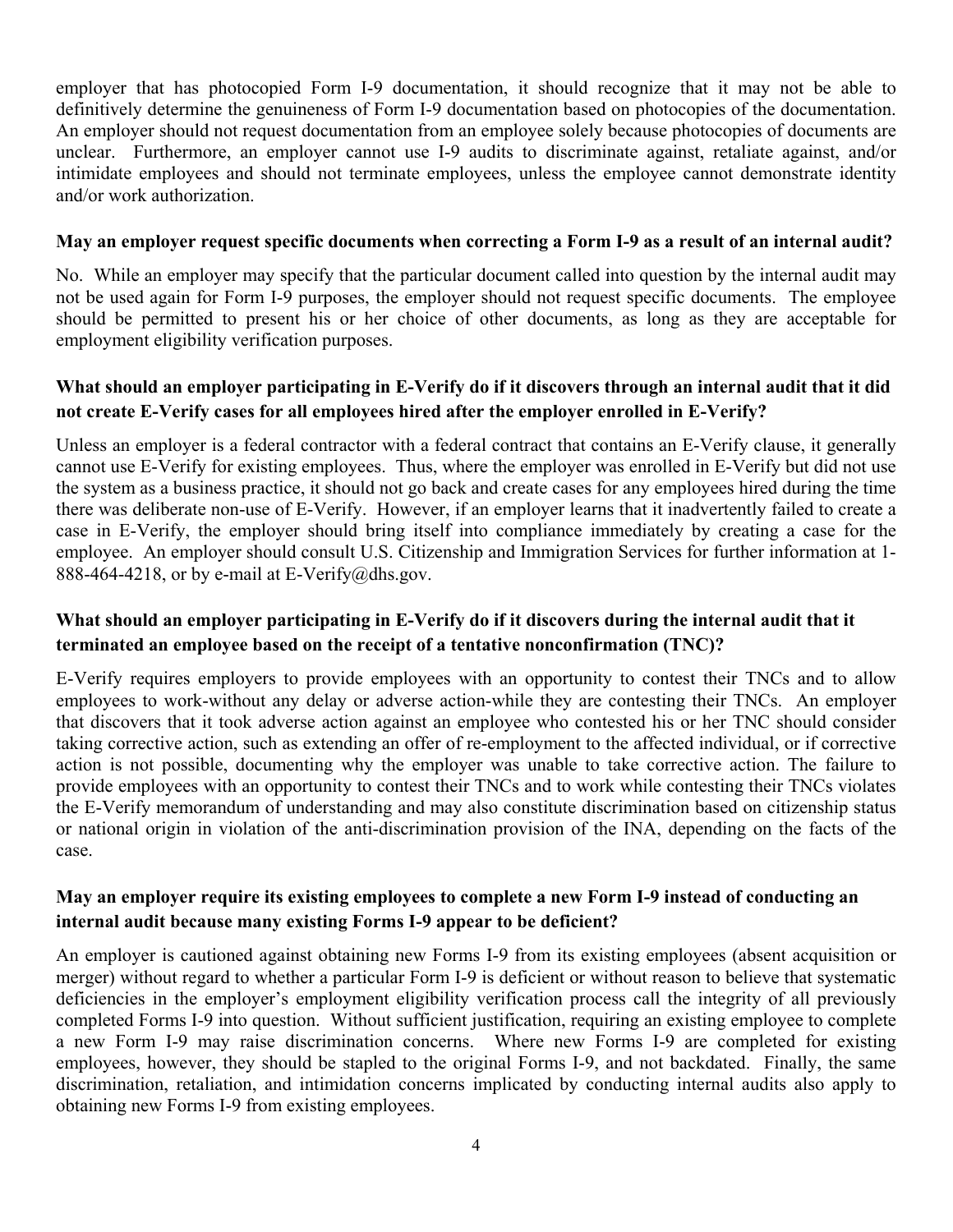### **What should an employer do if, when consulted about the results of the internal audit, an employee admits that he or she is not work-authorized?**

The employer sanctions provision of the INA makes it unlawful for a person or other entity, after hiring an alien for employment, to continue to employ the alien knowing that the alien is, or has become, unauthorized for employment. By regulation, "knowing" includes not only actual knowledge, but also knowledge which may be fairly inferred through a notice of certain facts and circumstances that would lead a person, through the exercise of reasonable care, to know about an individual's unlawful employment status.

# **Must an employer always provide employees with a minimum of 90 days to provide Form I-9 documentation where alternative documentation is requested?**

No. The employer sanctions provision of the INA makes it unlawful for a person or other entity, after hiring an alien for employment, to continue to employ the alien knowing that the alien is, or has become, unauthorized for employment. The employer should provide all employees who claim they are work-authorized with a reasonable amount of time to address any deficiencies associated with their Forms I-9 and should not summarily discharge employees without providing a process for resolving the discrepancy. The 90-day period set forth in *U.S. Department of Homeland Security Safe-Harbor Procedures for Employers Who Receive a No-Match Letter, 72 Fed. Reg. 45611* (Aug. 15, 2007), was rescinded; the 90-day period is not a legally binding regulatory requirement. An employer should recognize that some documents may take up to or more than 120 days to obtain. The reasonableness of a timeframe should be determined on a case-by-case basis. Factors to consider include, for example, the specific nature of the deficiency and the time required for alternative Form I-9 documentation to be obtained under the circumstances. In addition, all employees who are asked to present alternative documentation should be given the choice of acceptable documents to present (they do not have to use the same document used previously) and should not be treated differently based on perceived or actual citizenship status or national origin. Some employees may not have the same document(s) in their possession that they originally presented for the Form I-9, either because they have misplaced the document(s), their immigration status has changed, the document has since expired, or for other reasons.

# **U.S. Immigration and Customs Enforcement (ICE) presumes that an employer has acted reasonably if it takes appropriate actions to resolve the apparent employment of unauthorized employees within 10 days of receiving a Notice of Suspect Documents letter. In the context of an internal audit, should an employer also provide employees only 10 days to present acceptable alternative documentation?**

No. The 10-day period is an ICE policy that applies solely when ICE has issued a Notice of Suspect Documents letter. In these cases, ICE has already determined the employee at issue does not appear to be presently work-authorized. This time period has no bearing on the amount of time an employer may provide its employees to address discrepancies discovered through an internal audit. It is important to remember that the employer sanctions provision of the INA states that it is unlawful to continue to employ an individual once the employer has actual or constructive knowledge of the employee's unauthorized employment status.

# **What should an employer do if the employee is unable to present acceptable documents within what the employer has determined to be a reasonable amount of time?**

An employer should consider the reasons for an employee's inability to present acceptable documentation and determine whether an extended period of time would be appropriate based on the particular circumstances on a case-by-case basis. An employer should be sure to allow or disallow additional time based on objective nondiscriminatory and non-retaliatory criteria and without regard to an individual employee's citizenship status or